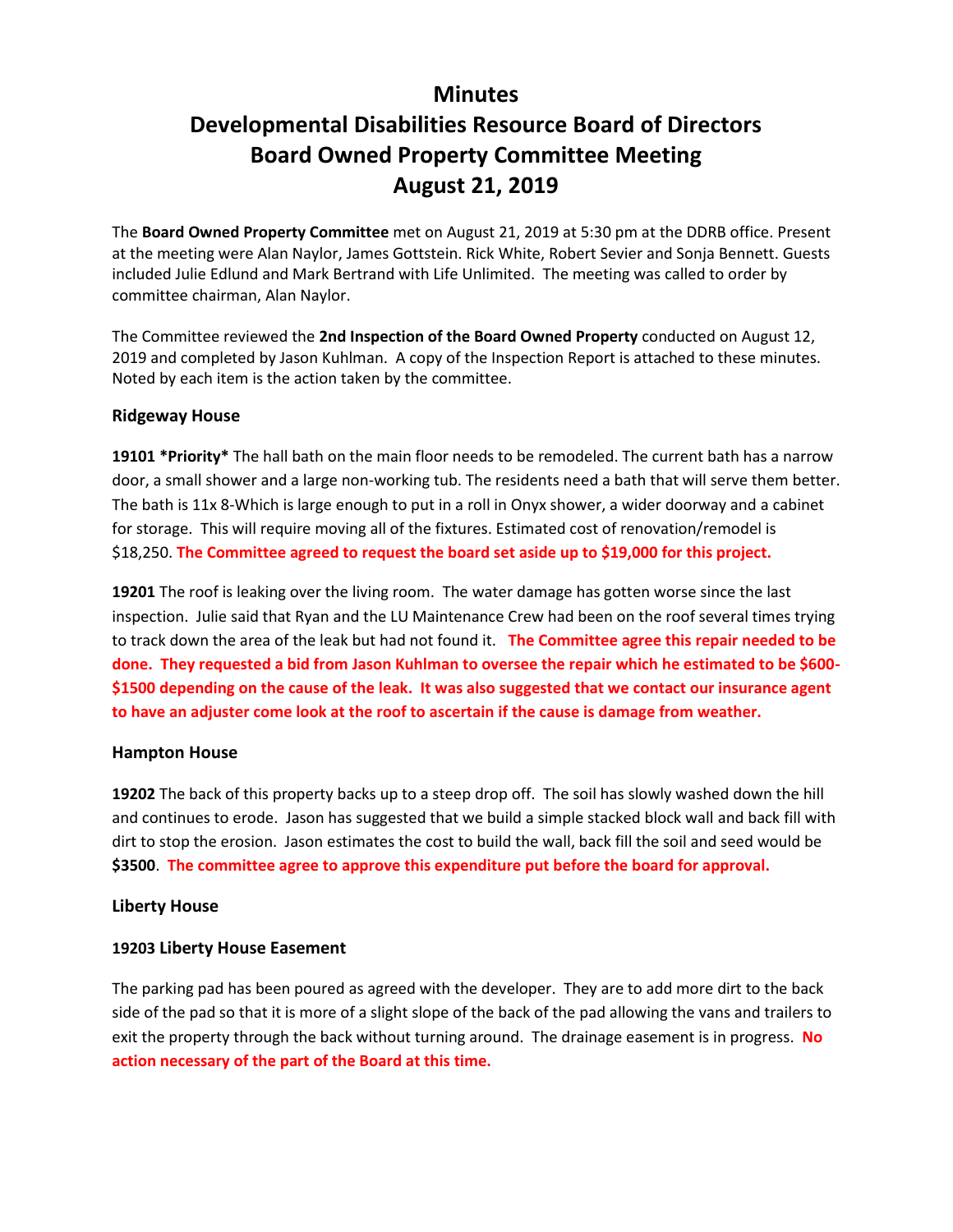**19204** The two water heaters in the home are starting show signs of distress. One is leaking underneath and the TPS valve is leaking on the other. It is recommended they be replaced. **Julie will request two bids for replacing the water heaters and Jason will provide the third bid. If they are received prior to the board meeting on Tuesday, the lower of the three bids will be submitted for approval.**

### **Kent Building**

**19205** A section of the suspended metal grid needs to be repaired in the hallway near the southeast entrance. Jason estimates parts and labor to **repair at \$175**. **The committee agreed to approve this repair and present to the board for approval.**

**19206 Kent Street Parking Lot** is starting show signs of distress with pot holes developing and cracks. The parking lot was seal coated in May of 2015 at a cost of \$9200 by Gann Asphalt. **The committee agreed to pend for further review.**

# **Clay County Homes Inspection**

For clarification and update purposes, in April, the Board Owned Property Committee, advised the board it's is interested in reviewing a process for inspecting all the homes of the agencies in which the board provides funds for housing in Clay County. The Committee agreed at that time, inspection of each home one time per year was sufficient with an additional spot check of 10-15 homes periodically through the year as supplemental. The Committee requested and the board approved funds for this project and set aside \$9000 with the work to be completed by Kuhlman Construction.

Further the Committee directed Sonja to advise, by letter, Life Unlimited and TNC Community this initiative. She is to obtain a list of all properties in Clay County included LCBOA which is approximately 36-38 homes and apartments. The list was to include the location, date of build and/or date of purchase and the reference name of the property (i.e. Liberty House, Great Guys, Claymont, etc.) Jason Kuhlman, when the project has received final approval, is to develop and inspection report. A report will be provided to the Committee and the Agency after each inspection. A calendar of inspection dates for each property will be developed and no less than 48 hours advance notice provided to the agency. This was the initial scope and outline of the project.

We received letters from TNC Community agreeing to the inspections, copy attached. Life Unlimited expressed concerns about the project and requested additional discussions to gain a better understanding of the board's concerns and objectives. A copy of their letter of concern is attached.

Julie Edlund and Mark Bertand with Life Unlimited were present at this meeting to further the discussions on the project. Julie expressed that she thought they had a strong system in place already that addressed these concerns. She also noted that the LU Maintenance Staff were